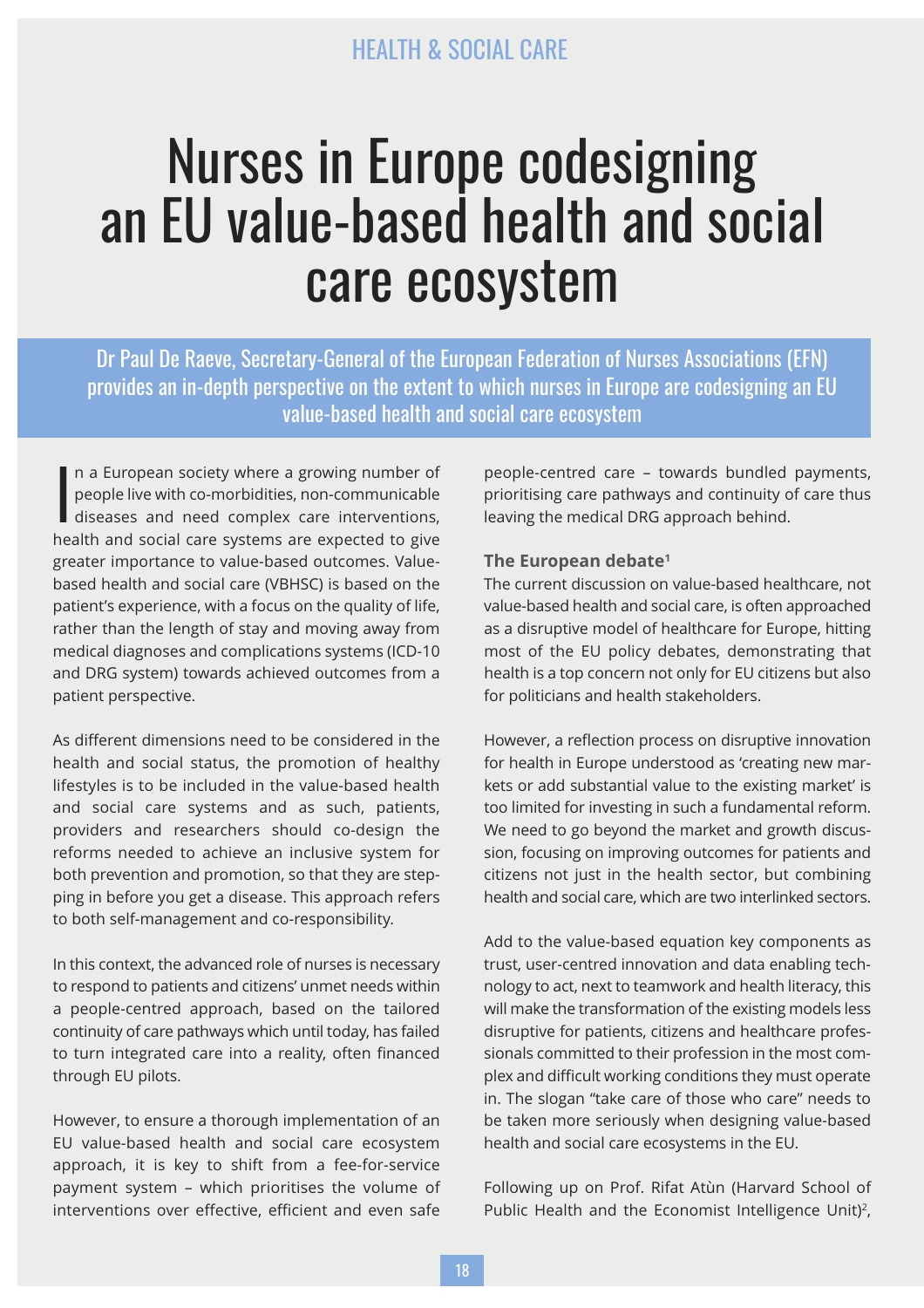suggestions on the three key ecosystem challenges that need to be solved in the context of VBHSC – higher burden of disease (multi-morbidity) and disability; growing demand and expectation and higher costs – it is clear that concerning these elements, care team composition and advanced nurse roles need to be urgently addressed to make VBHSC ecosystems operational, implementable and most importantly, trustworthy. By assessing the needed regulatory changes, together with new business models and value networks, the current political discussion has the potential to build a holistic picture of how health and social care structures can be adapted to keep pace with innovation.

"The current discussion on value-based healthcare, not value-based health and social care, is often approached as a disruptive model of healthcare for Europe, hitting most of the EU policy debates, demonstrating that health is a top concern not only for EU citizens but also for politicians and health stakeholders."

Despite some inspiring ideas that are circulating, most of the political debate still focuses on the medical component of healthcare, promoting the disease model and academic silo thinking which makes a real value-based discussion and regulatory co-designs based on valuebased public procurement tools, difficult, unfortunately. It is time to move away from this silo value-based discussion towards an inclusive value-based approach that creates value for all EU citizens, combining the health and social care sector and empowering patients and the health and the social care professionals who are making it all happen on the frontline.

**What value-based healthcare means for nurses** Value-based health and social care is a concept supported by the nursing profession if the conceptual framework goes beyond cost-control and markets<sup>3</sup>. From a nursing perspective, the creation of value for patients and citizens should be the main objective of all actors involved. Therefore, to provide a better quality and safe care outcome, such value should go beyond economics, relating more to the quality of care, life and wellbeing. As such, it is important to design a health and social care ecosystem that optimises value-



for-money and outcomes, shares accountability and liability and inevitable risks and rewards. Additionally, it is central to have a stronger focus on outcomes and more robust outcome measurements, including the patient experience and continuity of care data.

In particular, the measurement of "outcomes" needs to be designed with and for patients, bringing in the notion of the quality of life. Health and social outcomes measurements should go beyond just medical data and include continuity of care, accessibility and prevention indicators relevant for patients and citizens, crucial for improving their quality of life and their loved ones, often providing informal care, supported by nurses in advanced roles to achieve a level of integrated care. Anyhow, we need to be realistic as there is no single metric or set of indicators that will give the complete picture of health system efficiency in a country $\raisebox{.5mm}{\text{4}}.$ 

Nowadays, the separate health and social care systems collect huge amounts of data on activity, but little information is given on the impact and results of these activities, particularly from the perspective of the patient, citizen and people. Yet people-centred care will never become a reality if systems fail to routinely and systematically collect information about experiences and outcomes of care pathways and modify these pathways, based on the data collected. Knowing that over 80% of households in ten EU member states report difficulty in covering the costs of professional home care services<sup>5</sup>, it is key to bring health and social care combined into the value-based ecosystem design.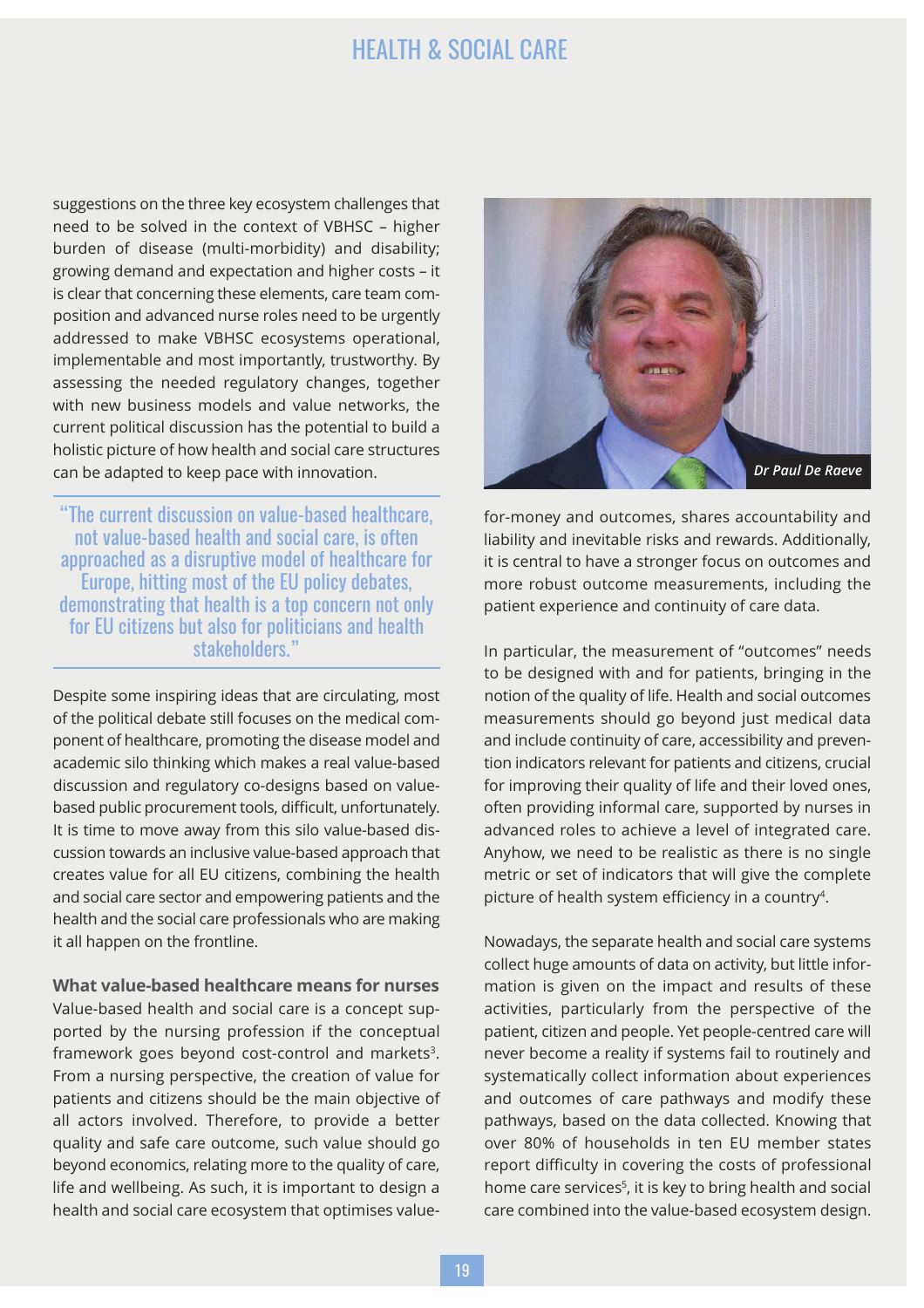

The long-term trustful relationships patients have with frontline nurses can facilitate the smooth collection of outcome data. Through a regular sustained direct contact with the patient, appropriate support and coaching, nurses can make a significant contribution to measuring outcomes in a systematic way, supported by technology and being part of a culture in value-based ecosystems that empower patients, citizens and people.

However, when it comes to measuring outcomes, the main concerns relate to "who will collect the data" and what impact this will have on nurses' direct patient time, knowing that they are already overstretched in terms of their workload. Nurses need technologies, including blockchain, at their disposal to support patients in collecting relevant outcome data, with new tools to measure patients' outcomes over time and across their entire healthcare journey spanning hospital, ambulatory and community care, as well as mental health long-term and social care outcomes. It is important to have standardised measures to compare these outcome data, which should be easy to interpret by all end-users. So, personalised electronic health records (PEHR) need to be available frontline through blockchain.

Likewise, privacy and standardisation of outcomes are fundamental to protect data against unjustified use. Having said that, nurses and nurse researchers need to be clear on how complex data, including qualitative data, can be deciphered and applied to support health and social system reform towards people-centred care. The industry will also need to be much clearer about how technology will bring nurses closer to patient care while collecting frontline outcome data, often on the request of patients the family themselves. How to measure the impact of care on people's pain, function and quality of life, as well as their experience of care as key indicators of performance and how these measures can help move health and social care ecosystems for-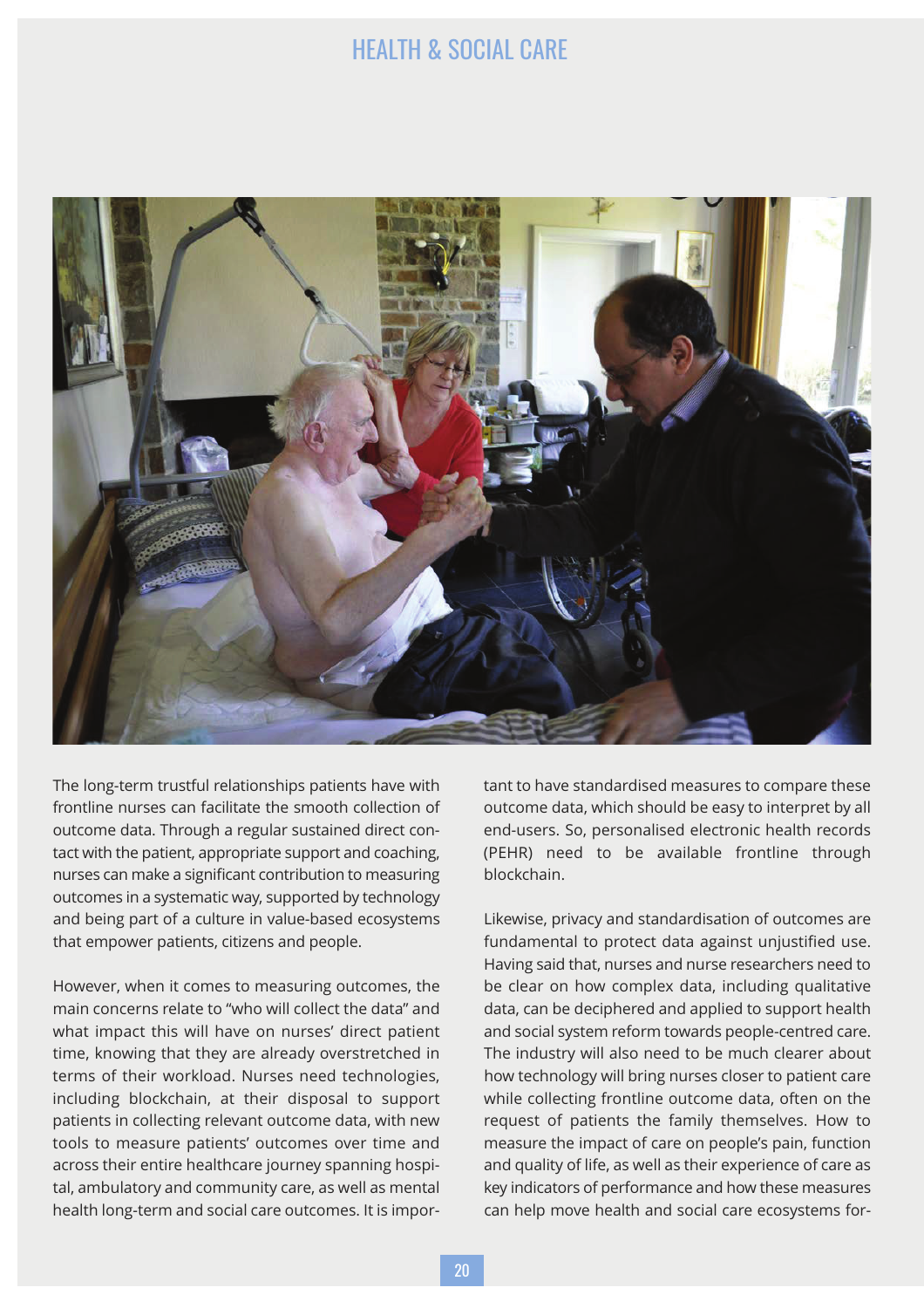ward towards better value, need to be further explored with end-users in a co-creation mindset, instead of only consultations and academic expert-meetings, often in privileged meetings although the OECD PaRis project showed already huge progress. But please remember, not all EU member states are a member of the OECD!

"Nurses need technologies, including blockchain, at their disposal to support patients in collecting relevant outcome data, with new tools to measure patients' outcomes over time and across their entire healthcare journey spanning hospital, ambulatory and community care, as well as mental health long-term and social care outcomes."

To give deployment a real chance, as our medicine for pilot-itis, key end-users in the VBHSC ecosystem need to support frontline nurses empowering patients. In the long run: 'What is good for patients is good for nurses'. In this sense, the advanced nurse practitioner (ANP) is central to improve access and outcomes in a people-centred approach, ensuring the continuity of care across primary and secondary health and social care sectors. ANP is maintaining the continuity of care, as case managers, hold enormous potential for citizens to become active contributors and partners in the decision-making process, with ANP facilitating access, engagement and trust.

As an advanced role, nurse prescribing, supported through ICT solutions, shows already that in many member states that there are clear benefits for patients and citizens, in terms of increasing accessibility towards increased health and social literacy, facilitating a better understanding of the complexity of service delivery and reimbursement. Examples include prescribing in nurse-led warfarin clinics, community and hospital settings and national databases to enable transparent reporting of prescribing practice. End-users reported significant benefits through more accurate and effective prescribing, enabled through holistic nurse assessment, which also fosters a continuity of care. As a result, patients, citizens and people appear to be empowered with greater access to quality prescriptions and knowledge about their medications, as well as their potential side effects.

And as such, prevention comes into the equation, led by advanced nurse practitioners, creating a more refined and comprehensive view of the full value of investment in health and social care. This will sharpen the focus on disease prevention and avoidance of disease progression, incorporating the value of having citizens in good health and the benefits that this brings for the health and social ecosystem, for society and the economy.

#### **Creating value for patients**

To create a real value for patients, a shift is needed from a fragmented system in which patients struggle with access and in finding their way in the system – especially for patients suffering from multi-morbidities that need to interact multiple times with the system – towards a patient, citizen and people-centred model that empowers the individual<sup>6</sup>. Scaling up through end-user co-creation remains the key challenge! The evidence-based solutions often proposed by experts and EU advisors still miss the patient, citizen and people approach, resulting in recommendations being out of touch with reality. The outcome measurements currently used are not sufficiently developed by and for patients and citizens, that do not see their priorities reflected. The value of the patient and citizens perspective means something that brings concrete benefits and improvement in health and social terms, or in the quality of life. The patients' priorities need to be reflected in terms of the outcome measurement with data that will inform the definition of EU standard sets of outcome measures that really matter to patients, with measures that should shift from individual episodes to an integrated approach.

This approach implies to include patients' participation at all levels of the health and social care ecosystem design and to follow patients' feedback by actions. A good example going towards this direction is the PaRIS initiative<sup>7</sup> , based on patient-reported measures to enable better decision at clinical and policy level. PREMS and PROMS are the way forward, but more elements should be included such as life improvement. PROMS and PREMS need to be used to monitor and shape decision-making, leading to better outcomes and more value, by tailoring the continuity of care to people's preferences. As such, personalised medicine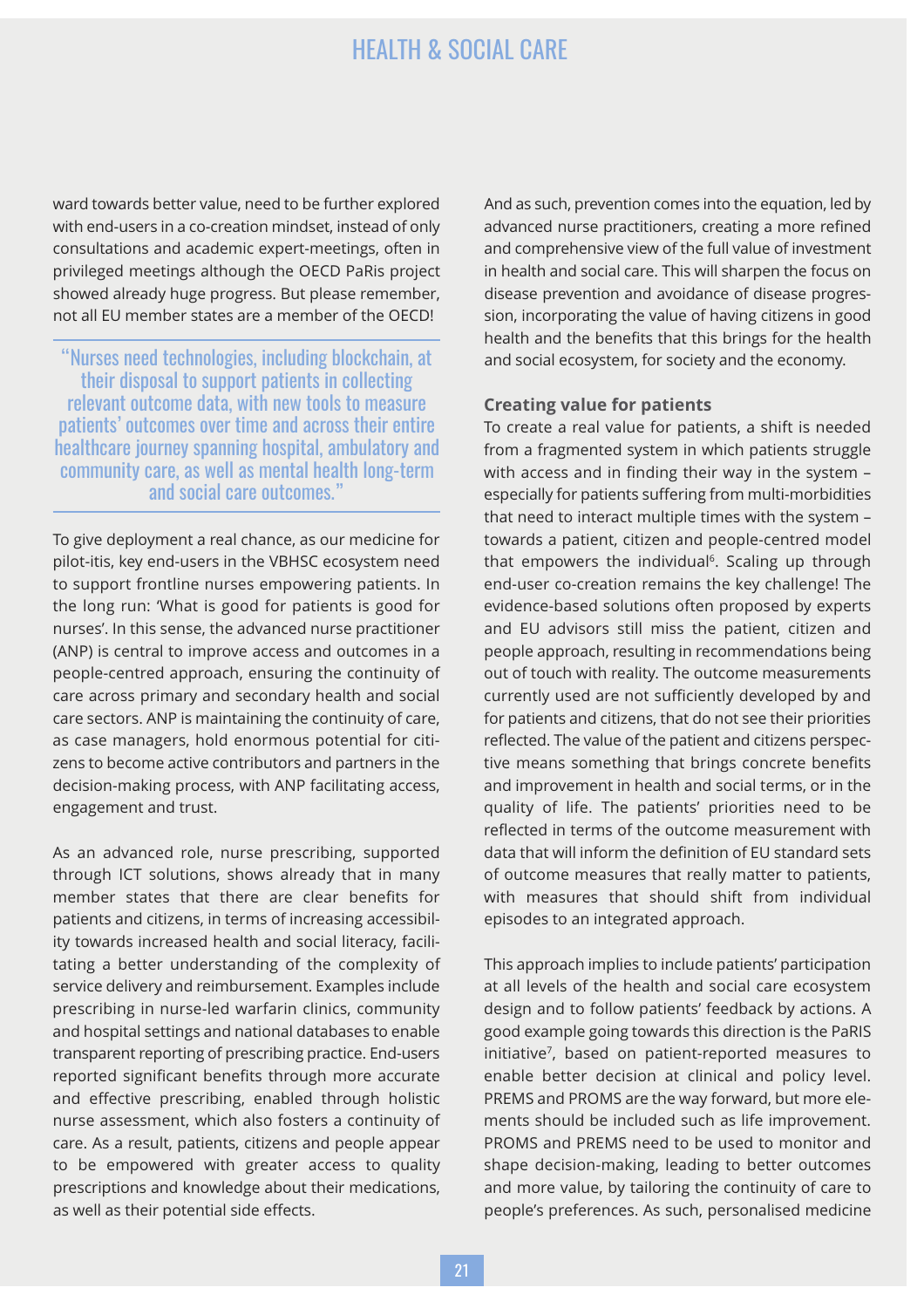gets finally a higher level political dimension, moving from a medical discussion towards a health and social outcome discussion.

Consequently, there will be better management and resourcing decisions following the change in mindset. Therefore, the right methodology and structure need to be put in place to have a meaningful patient, citizen and people engagement, with financing, incentives to change and adapt the current model. To this end, patients and nurses need to be empowered through digital literacy and patient-driven technology. Nurses coaching' skills in advanced roles are crucial to engage patients in this empowerment process and improve health and social literacy, as they have the capacity to explain in an easy to understand language what it is all about and how to best use these tools. This all comes back to one important component: building trust! And we all know that women play a central role in building trust!

In parallel, whereas it is widely shared that the reconfiguration of services around people, their needs, preferences and expectations is the way forward, we need to be realistic when it comes to the workforce needed to achieve person-centred and value-based ecosystems. The discussion is often very medical dominated, in terms of physicians running the systems, but we are already in 2018! So, let's change the rhetoric! People could potentially benefit the most from different care models that are more responsive to their needs and preferences and to help cut low-value and cost. However, helping them maintain health and wellbeing – and organising care around them – can be very complex if the 'continuity of care' is not fully developed and supported by technology<sup>8</sup>.

## **From DRG towards value-based reimbursements**

How to anchor performance assessments and reimbursement models on patient-reported measures is not clear yet. Those member states which moved towards value-based ecosystems have used the outcome data to close hospitals (e.g. The Netherlands), units (e.g. cardiology) and often made nurses redundant. This is not the way forward to build trust!

The conditions for the organisation of the value-based health and social care in Europe are challenging, from organising services into integrated practice units, measuring outcomes and costs for every patient in the system, moving towards bundled payments for care cycles, with integrated care delivery across separate facilities and sectors, as well as to expand excellent services geographically, including remote areas. Fee for services and disease-related groups have made the system bankrupt, knowing that solidarity is questioned in the EU. So, payment needs to follow the outcomes and value achieved. This implies transparency of results and costs. However, we need to be very careful that competitive accreditation systems, mainly imported from the US, are not becoming a market trend, which needs to be paid by someone. We are wondering who that will be.

"Value-based health and social care is a concept supported by the nursing profession if the conceptual framework goes beyond cost-control and markets. From a nursing perspective, the creation of value for patients and citizens should be the main objective of all actors involved. Therefore, to provide a better quality and safe care outcome, such value should go beyond economics, relating more to the quality of care, life and wellbeing."

The traditional and still widely embraced the fee-for-service system, known for producing bad incentives and being generally accepted as an obstacle to improving the quality of care, cannot be deployed in value-based health and social ecosystems, integrating preventive care services. As fee-for-service prioritises volume of care over effective and efficient people-centred care, it is key for nurses to acknowledge outcomes-oriented designs, refocussing, even giving up, the traditional data collection indicators<sup>9, 10, 11</sup>.

## **Higher societal economic value**

Adding the dimension of societal economic value to the current value-based healthcare discussions, they should be tackled within the Principle 16 "access to health care" of Chapter III of the European Pillar of Social Rights, social protection and inclusion. The right of citizens to timely access, affordable, preventive and